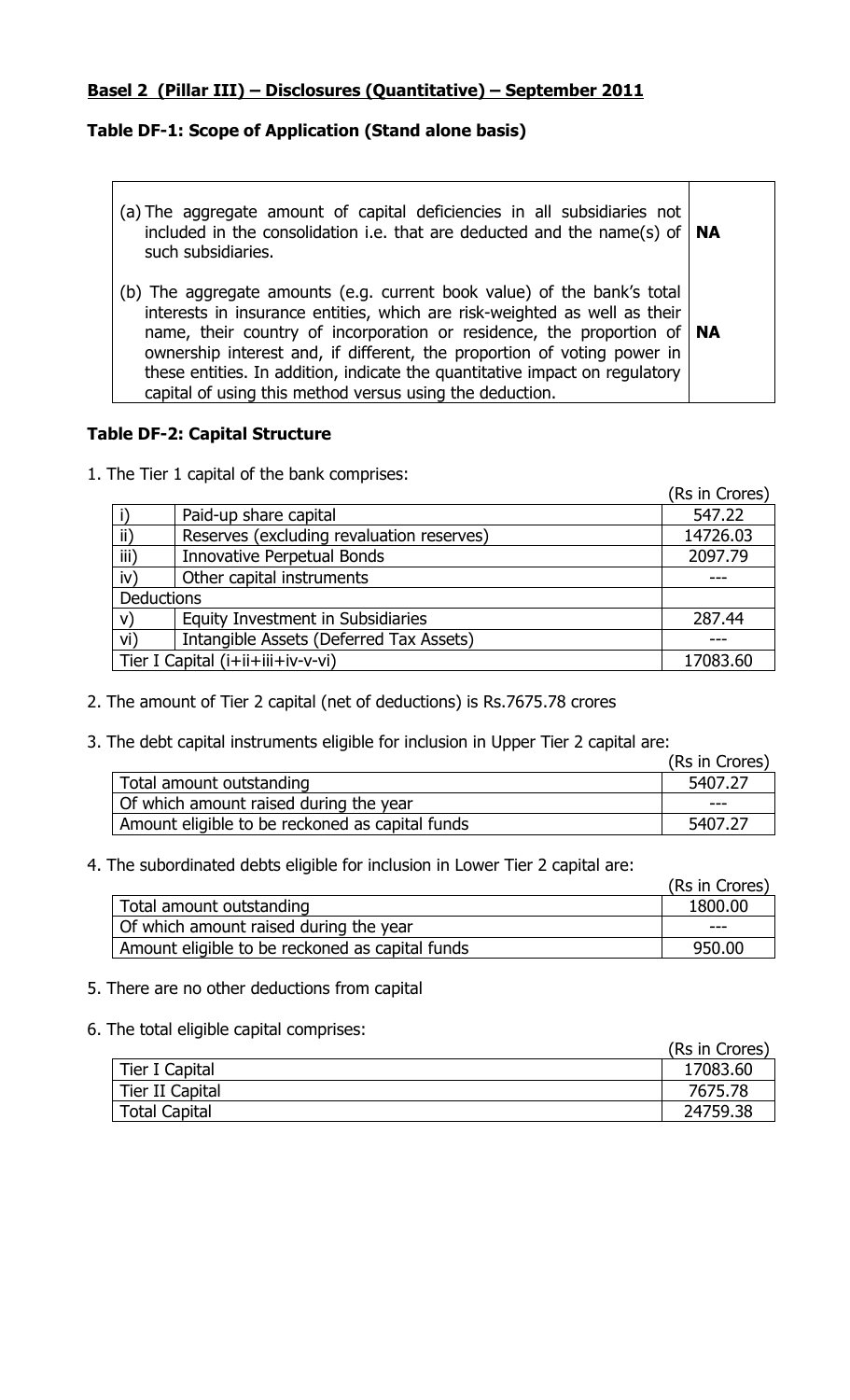2

#### **Table DF-3: Capital Adequacy**

| (b) Capital requirements for credit risk at 9% of RWA:   |                          |
|----------------------------------------------------------|--------------------------|
| Portfolios subject to standardised approach:             | Rs. 16209.45 Crores      |
| Securitisation exposures:                                | <b>NIL</b>               |
| (c) Capital requirements for market risk:                |                          |
| Standardised duration approach;                          |                          |
| - Interest rate risk:                                    | <b>Rs. 641.59 Crores</b> |
| - Foreign exchange risk (including gold):                | <b>Rs.</b> 14.67 Crores  |
| - Equity risk:                                           | <b>Rs. 457.58 Crores</b> |
| d) Capital requirements for operational risk:            |                          |
| Basic indicator approach:                                | Rs. 1300.00 Crores       |
| (e) Total and Tier 1 capital ratio:                      |                          |
| For the top consolidated group; and                      |                          |
| For significant bank subsidiaries (stand alone or sub-   |                          |
| consolidated depending on how the Framework is applied). |                          |
| For BOI Solo                                             | 11.97% & 8.26%           |

### **TableDF-4: Credit risk: general disclosures for all Banks**

1. The total gross credit exposures are:

|                                           | (Rs in Crores) |
|-------------------------------------------|----------------|
| Category                                  | Amount         |
| Fund Based                                | 216951         |
| Non Fund Based*                           | 57798          |
| $\sim$ $\sim$ $\sim$ $\sim$ $\sim$ $\sim$ |                |

\* Excluding Credit Equivalent of Derivatives

2. The geographic distribution of exposure is:

|                |                 | (Rs in Crores) |
|----------------|-----------------|----------------|
|                | <b>Domestic</b> | Overseas       |
| Fund Based     | 157863          | 59088          |
| Non Fund Based | 50891           | 6906           |

3. Industry type distribution of exposure (Fund Based & Non Fund Based) – Domestic is as under:

| <b>Industry Name</b>                    | Fund Based    | Non Fund Based |
|-----------------------------------------|---------------|----------------|
|                                         | (Outstanding) | (Outstanding)  |
|                                         | Rs. in Crores | Rs. in Crores  |
| Coal                                    | 63.37         | 373.78         |
| Mining                                  | 1176.74       | 0.00           |
| Iron & Steel                            | 11306.95      | 947.03         |
| <b>Other Metal &amp; Metal Products</b> | 2549.51       | 272.88         |
| All Engineering                         | 1994.28       | 1252.50        |
| Of which Electronics                    | 870.80        | 299.32         |
| Electricity                             | 9701.68       | 0.00           |
| <b>Cotton Textiles</b>                  | 3744.08       | 150.82         |
| Jute Textiles                           | 94.37         | 0.25           |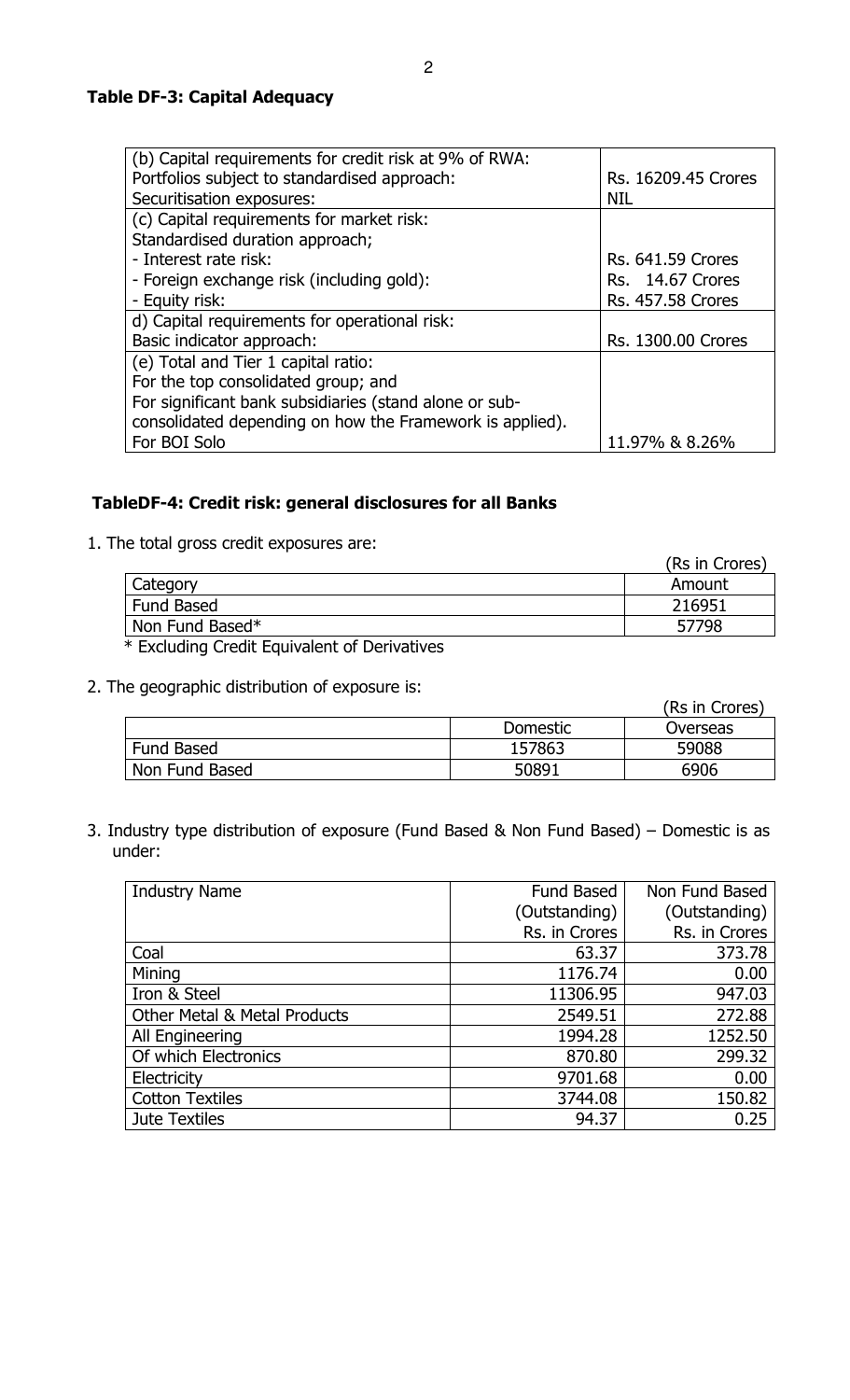| <b>Other Textiles</b>                 | 4284.19   | 294.37   |
|---------------------------------------|-----------|----------|
| Sugar                                 | 2249.52   | 29.24    |
| Tea                                   | 8.65      | 0.97     |
| <b>Food Processing</b>                | 1378.81   | 131.46   |
| Vegetable Oil & Vanaspati             | 358.67    | 369.55   |
| <b>Tobacco &amp; Tobacco Products</b> | 439.10    | 4.21     |
| Paper & Paper Products                | 955.16    | 176.65   |
| <b>Rubber &amp; Rubber Products</b>   | 2035.90   | 356.20   |
| Chemical, Dyes, Paints etc.           | 4491.43   | 566.44   |
| Of which Fertilisers                  | 254.86    | 1.12     |
| Of which Petro-chemicals              | 1030.88   | 227.12   |
| Of which Drugs & Pharmaceuticals      | 2218.24   | 136.46   |
| Cement                                | 1068.13   | 11.03    |
| Leather & Leather Products            | 459.31    | 9.50     |
| Gems & Jewellery                      | 4081.77   | 823.73   |
| Construction                          | 1183.80   | 1063.94  |
| Petroleum                             | 882.26    | 0.00     |
| Automobiles including Trucks          | 2275.11   | 1188.23  |
| <b>Computer Software</b>              | 0.00      | 0.00     |
| Infrastructure*                       | 11537.73  | 5532.28  |
| Of which Power                        | 3047.55   | 2271.34  |
| Of which Telecommunications           | 1792.43   | 77.67    |
| Of which Roads & Ports                | 5053.28   | 1474.22  |
| <b>Other Industries</b>               | 13332.44  | 9751.99  |
| Residuary Other Advances (to balance  |           |          |
| with Gross Advances)                  | 135298.04 | 34490.95 |
| <b>Total</b>                          | 216951.00 | 57798.00 |

\* Fund Based – Exposure to Iron & Steel at 5.21% and Infrastructure at 5.32% exceeds 5% total Fund Advances. Non Fund Based - Exposure to Infrastructure at 9.57% exceeds 5% total Non Fund Advances

4. The residual contractual maturity break down of assets is:

|                         |          |             | (Rs in Crores)          |
|-------------------------|----------|-------------|-------------------------|
| <b>Maturity Pattern</b> | Advances | Investments | <b>Foreign Currency</b> |
|                         |          | (gross)     | Assets                  |
| Next day                | 14154.26 | 5102.95     | 0.00                    |
| $2 - 7$ days            | 9707.19  | 4275.79     | 13510.29                |
| $8 - 14$ days           | 3003.87  | 4552.00     | 2653.07                 |
| $15 - 28$ days          | 4640.54  | 1665.18     | 5696.38                 |
| 29 days $-$ 3 months    | 25634.51 | 8281.41     | 18276.78                |
| $>3$ months $-6$ months | 23866.02 | 5754.09     | 16738.28                |
| $> 6$ months $-1$ year  | 11866.43 | 8821.57     | 6476.75                 |
| $>1$ year - 3 years     | 17715.89 | 24196.99    | 8395.93                 |
| $>$ 3 years – 5 years   | 16088.69 | 23385.14    | 10892.68                |
| $> 5$ years             | 23041.67 | 64807.54    | 6380.71                 |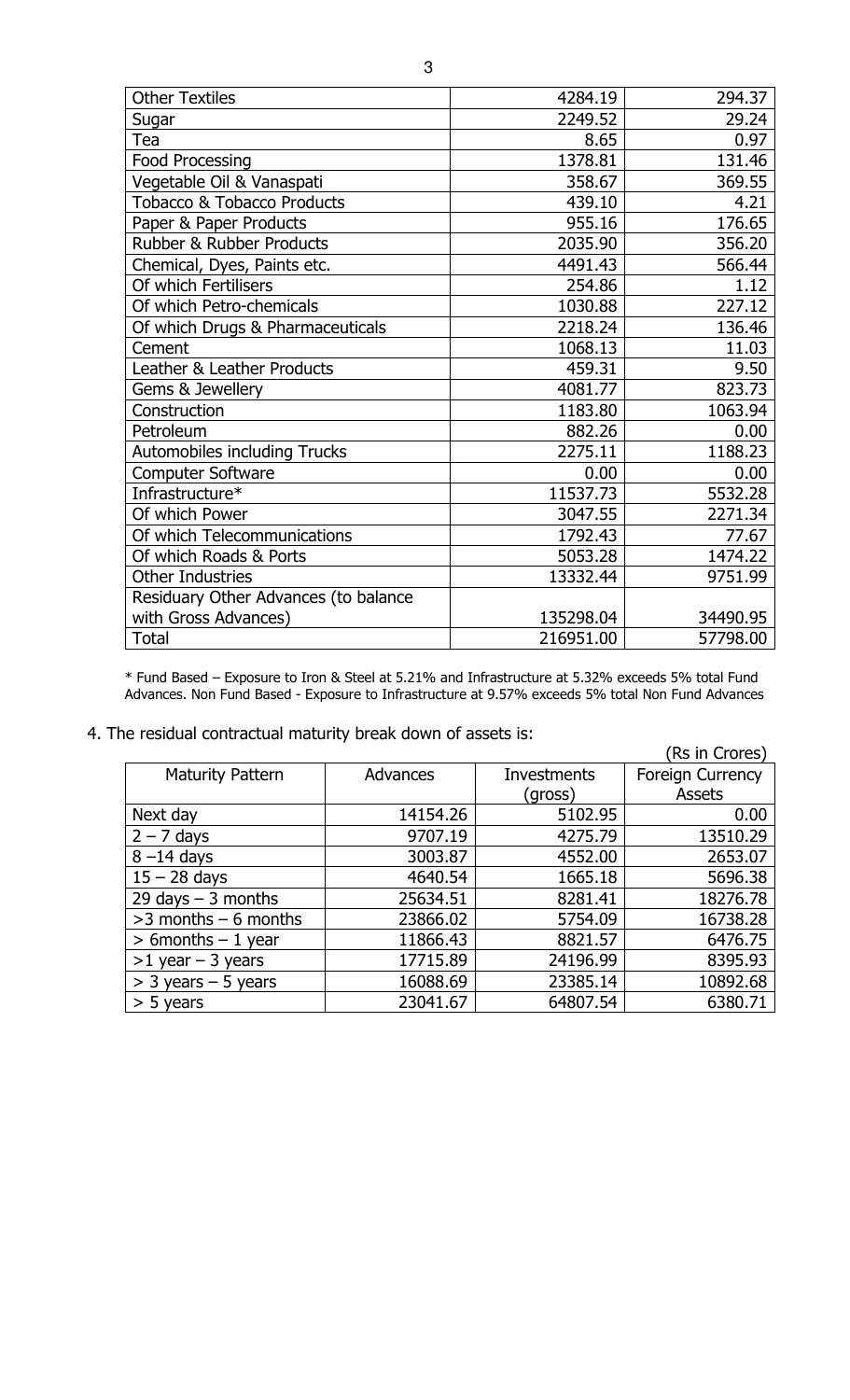5. The gross NPAs are:

| <b>Category</b> | (Rs in Crores) |
|-----------------|----------------|
| Sub Standard    | 4722.60        |
| Doubtful $-1$   | 883.66         |
| Doubtful $-2$   | 572.30         |
| Doubtful $-3$   | 26.10          |
| Loss            | 343.42         |
| <b>TOTAL</b>    | 6548.08        |

6. The amount of net NPAs is Rs. 4244.65 crores.

- 7. The NPA ratios are as under:
	- a. Gross NPAs to Gross Advances: 3.02%
	- b. Net NPAs to Net Advances: 1.98%
- 8. The movement of gross NPA is as under:

|                                                       | (Rs in Crores) |
|-------------------------------------------------------|----------------|
| i) Opening balance at the beginning of the year       | 4811.55        |
| ii) Additions during the year                         | 4505.31        |
| iii) Reductions during the year                       | 2768.78        |
| iv) Closing balance at the end of the year (i+ii-iii) | 6548.08        |

#### 9. The movement of provision for NPAs is as under:

|                                                       | (Rs in Crores) |
|-------------------------------------------------------|----------------|
| i) Opening balance at the beginning of the year       | 2224.78        |
| ii) Provisions made during the year                   | 1596.60        |
| iii) Write-off/write-back of excess provisions        | 2149.78        |
| iv) Closing balance at the end of the year (i+ii-iii) | 1671.61        |

- 10. The amount of non-performing investment is Rs. 292.59 crores.
- 11. The amount of provision held for non-performing investment is Rs. 285.76 crores
- 12. The movement of provisions for depreciation on investments is as under:

|                                                       | (Rs in Crores) |
|-------------------------------------------------------|----------------|
| i) Opening balance at the beginning of the year       | 689.44         |
| ii) Provisions made during the year                   | 379.63         |
| iii) Write-off/write-back of excess provisions        | 333.7          |
| iv) Closing balance at the end of the year (i+ii-iii) | 735.37         |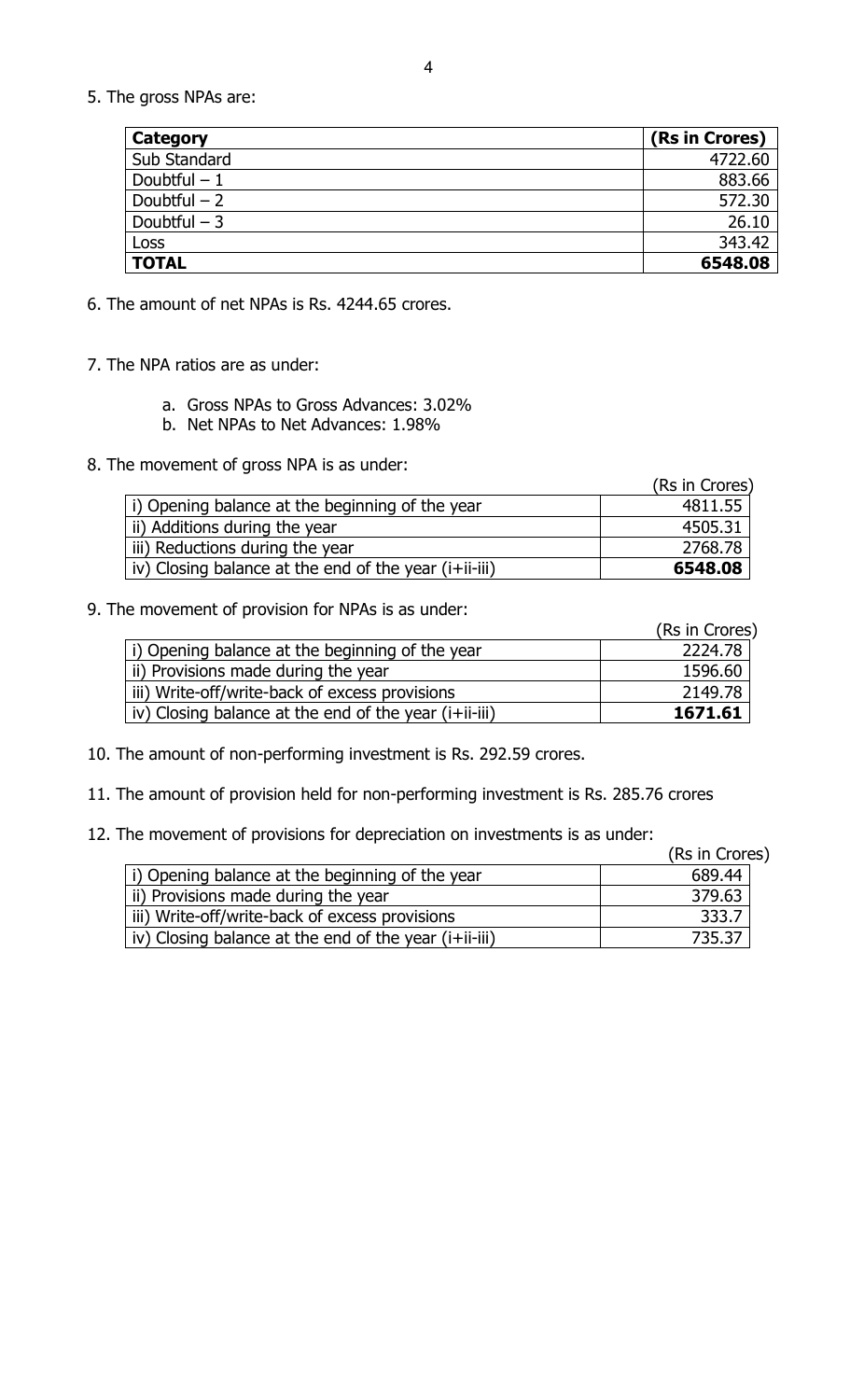## **Table DF-5: Credit risk: disclosures for portfolios subject to the standardized approach**

| For exposure amounts after risk mitigation subject to the<br>standardized approach, amount of a bank's outstanding (rated and<br>unrated) in the following three major risk buckets as well as those<br>that are deducted;    |               |
|-------------------------------------------------------------------------------------------------------------------------------------------------------------------------------------------------------------------------------|---------------|
| The total credit exposure (Funded excluding market related off<br>balance sheet items) of the bank (subject to standardized<br>approach), are classified under major risk buckets are as under: -<br>Below 100 % risk weight: |               |
| 100 % risk weight:                                                                                                                                                                                                            | Rs 266,975 Cr |
| More than 100 % risk weight:                                                                                                                                                                                                  | Rs 124,692 Cr |
| Deducted                                                                                                                                                                                                                      | Rs 21,242 Cr  |
|                                                                                                                                                                                                                               | <b>NIL</b>    |

# **Table DF-6: Credit risk mitigation: disclosures for standardized approaches**

| (a) For each separately disclosed credit risk portfolio the total<br>exposure (after, where applicable, on $-$ or off balance sheet netting)<br>that is covered by eligible financial collateral: after the application of   Rs 63,010 Cr<br>haircuts. |              |
|--------------------------------------------------------------------------------------------------------------------------------------------------------------------------------------------------------------------------------------------------------|--------------|
| (b) For each separately disclosed portfolio the total exposure (after,<br>where applicable, on $-$ or off balance sheet netting) that is covered<br>by guarantees/credit derivatives (whenever specifically permitted by<br>RBI)                       | Rs 15,131 Cr |

# **Table DF-7: Securitization: disclosure for standardized approach: NA**

# **Table DF-8: Market risk in trading book**

| The capital requirements for: |                   |
|-------------------------------|-------------------|
| interest rate risk:           | Rs. 641.59 Crores |
| equity position risk: and     | Rs. 457.58 Crores |
| foreign exchange risk:        | Rs. 14.67 Crores  |

# **Table DF-9: Operational risk: (Quantitative Disclosures) - NA**